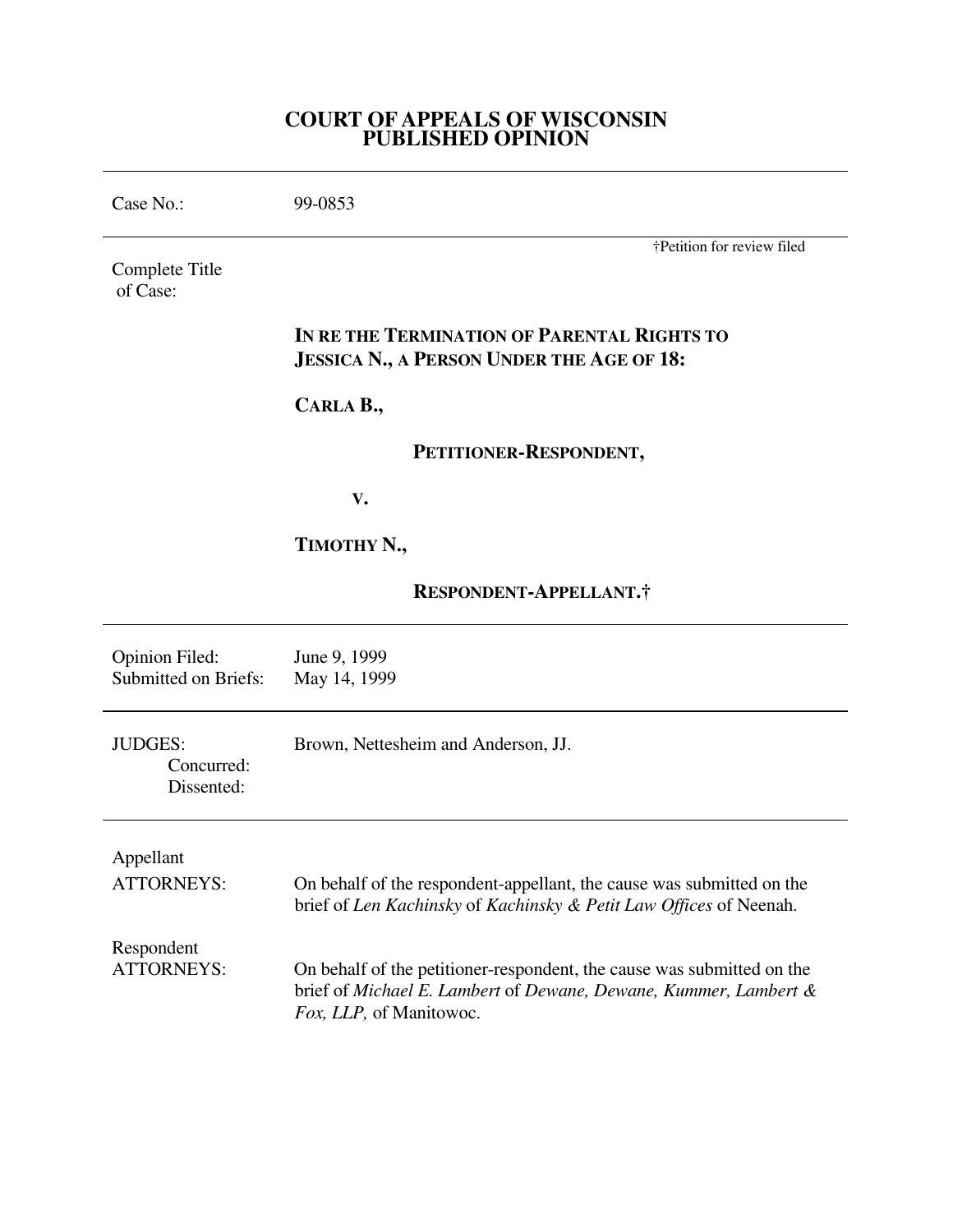# **COURT OF APPEALS DECISION DATED AND FILED NOTICE**

June 9, 1999

**Marilyn L. Graves Clerk, Court of Appeals of Wisconsin** 

 **This opinion is subject to further editing. If published, the official version will appear in the bound volume of the Official Reports.**

 **A party may file with the Supreme Court a petition to review an adverse decision by the Court of Appeals.** *See* **§ 808.10 and RULE 809.62, STATS.** 

**No. 99-0853** 

## **STATE OF WISCONSIN IN COURT OF APPEALS**

**IN RE THE TERMINATION OF PARENTAL RIGHTS TO JESSICA N., A PERSON UNDER THE AGE OF 18:** 

**CARLA B.,** 

 **PETITIONER-RESPONDENT,** 

 **V.** 

**TIMOTHY N.,** 

 **RESPONDENT-APPELLANT.** 

 APPEAL from an order of the circuit court for Manitowoc County: FRED H. HAZLEWOOD, Judge. *Affirmed.*

Before Brown, Nettesheim and Anderson, JJ.

BROWN, J. Timothy N. appeals from an order terminating his parental rights to Jessica N. on the ground that he abandoned her. *See* § 48.415(1), STATS. Carla B., the mother of Jessica, points to § 809.107(2), STATS.,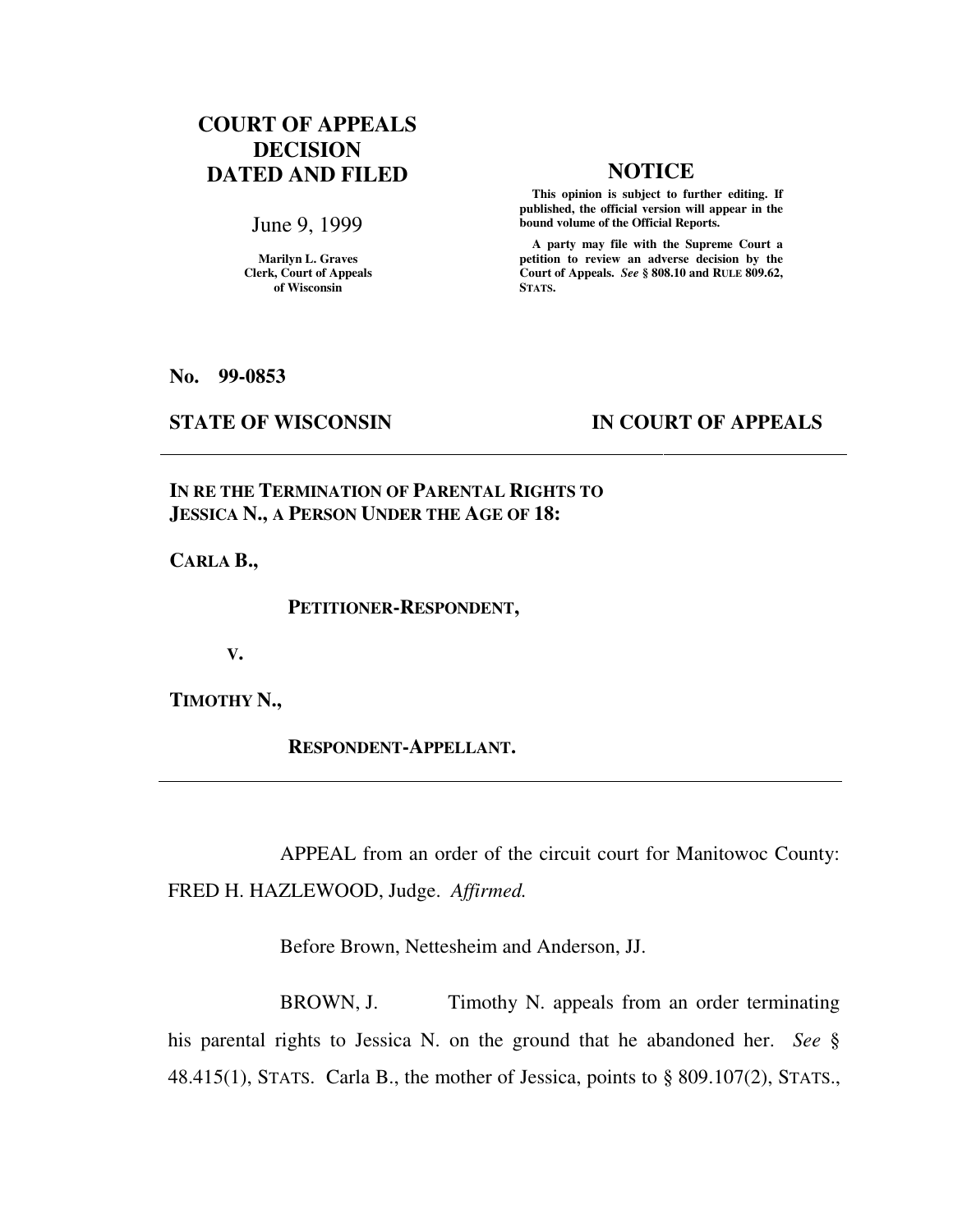which details how to appeal such an order. She observes that it requires, inter alia, service of a copy of a notice of intent to appeal upon a number of persons, including her. Because she did not get served, she argues that we should dismiss the appeal and not reach the merits. While she does not cast her motion in jurisdictional terms, we have sua sponte considered the question in that light as is our duty; we conclude that the lack of service does not deprive this court of jurisdiction. It is the filing of the notice of intent, not its service on the child's parent and opposing counsel, that provides this court with jurisdiction over a TPR appeal. As to Carla's claim that she was prejudiced by the untimely service, we decide to reach the merits for the reasons expressed below. On the merits, we affirm.

 Jessica is the daughter of Timothy and Carla. She was born in 1989. In October 1993, Timothy and Carla divorced. Their Marital Settlement Agreement provided that Timothy "shall be entitled to supervised visitation at a place agreed to by the parties on Sunday afternoons from 12:00 noon until 3:00 p.m., at such time as his therapist believes that both Timothy [] and Jessica [] would benefit from such visitation and that Timothy [] would not present a danger or a risk to Jessica []." Timothy has not seen or spoken with Jessica since the divorce.

 In 1997, Carla petitioned the circuit court to terminate Timothy's parental rights on the ground that he had been denied placement for more than one year. *See* § 48.415(4), STATS. Under that section, the order denying placement must contain a warning to the parent that he or she is in danger of losing his or her parental rights. *See id.* There was no warning attached to the 1993 placement order, and thus the court denied the TPR petition. Then, on June 20, 1997, the court signed an amendment to the Judgment of Divorce providing Timothy with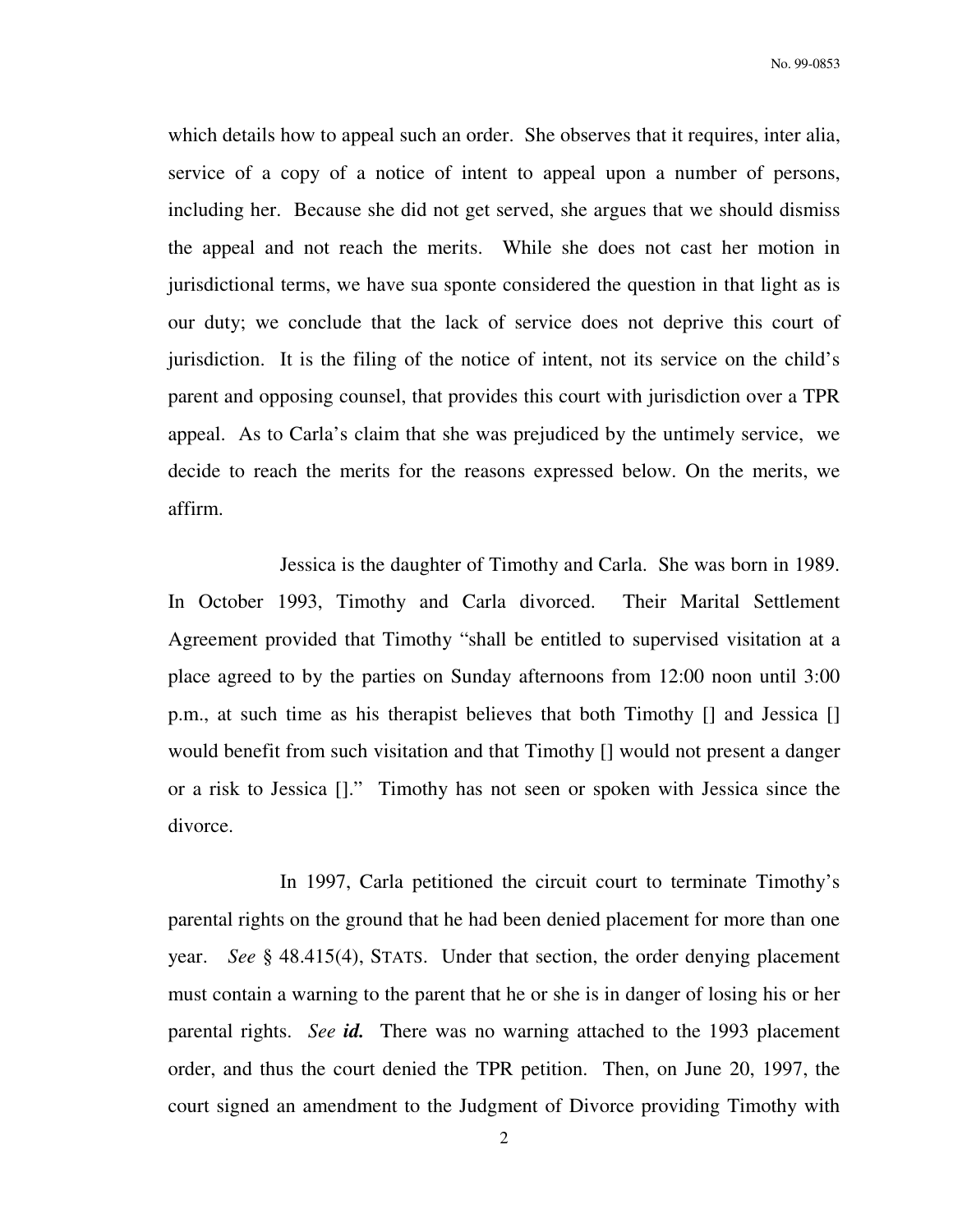the necessary termination warnings. After that, Timothy wrote Jessica five or six letters. These letters are the only contact Timothy has had with Jessica, now nine years old, since Timothy and Carla divorced when Jessica was three.

 In August 1998, Carla again petitioned the circuit court to terminate Timothy's parental rights. Carla alleged dual grounds for termination: abandonment and continuing denial of physical placement. *See* § 48.415(1)(a), (4), STATS. The circuit court granted the petition on the ground of abandonment, but refused to find the continuing denial of placement ground due to the fact that it was not clear from the record that Timothy had actually received the warning contained in the amended divorce judgment. Timothy filed a notice of intent to appeal within the thirty-day period prescribed by statute, *see* § 808.04(7m), RULE 809.107(2), STATS., but failed to serve a copy of the notice on Carla and her counsel, as required by RULE 809.107(2).

 We begin by addressing the threshold question whether the lack of service of notice of intent deprives this court of jurisdiction. We do so because it is the court's duty to inquire as to whether we lack jurisdiction to proceed. *See Taylor v. State,* 59 Wis.2d 134, 137, 207 N.W.2d 651, 652 (1973). The first step in our analysis is consideration of *State v. Rhone*, 94 Wis.2d 682, 288 N.W.2d 862 (1980). There, the defendant filed a petition to review within the thirty-day time limit set forth in § 808.10, STATS., but failed to serve it on the attorney general until after the thirty days had run. *See id.* at 683, 288 N.W.2d at 863. The State argued that this defect was jurisdictional. *See id.* The court noted that § 808.10 requires filing within thirty days but "is silent as to service." *Id.* The petition to review, however, is "a paper filed in an appellate court" and thus falls within the service requirements of RULE 809.80(2)(a), STATS. (making general service requirements of § 801.14(1), (2) and (4), STATS., applicable to appellate papers).

3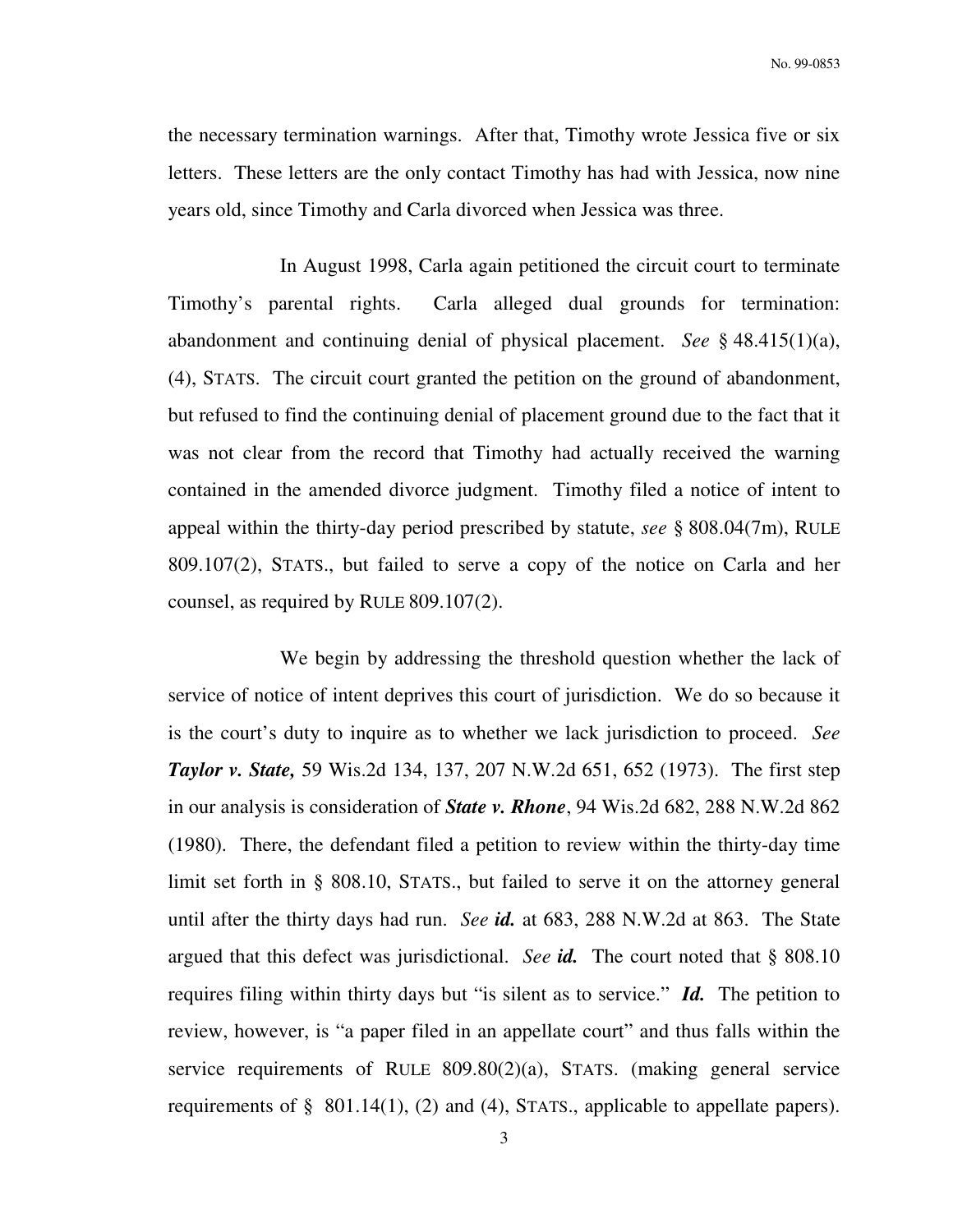*Id.* at 685, 288 N.W.2d at 864. Failure to serve is a violation of the rules, but not a jurisdictional defect. *See id.* at 687, 288 N.W.2d at 865. The court "obtains jurisdiction over the appeal when a petition to review is *filed*," not when it is served on opposing counsel. *Id.* (emphasis added). The court ultimately declined to dismiss the petition, despite noncompliance with the service requirements. *See id.* at 688, 288 N.W.2d at 865; RULE 809.83(2), STATS.

 An analogous question was presented in *Rhyner v. Sauk County*, 118 Wis.2d 324, 348 N.W.2d 588 (Ct. App. 1984). There, a notice of appeal was filed but not served on opposing counsel until nearly three months later. *See id.* at 325-26, 348 N.W.2d at 589. Appellant argued that there was no service requirement in RULE 809.10, STATS. ("Initiating the appeal"). The court, however, reasoned that the notice of appeal, like the petition to review in *Rhone*, was subject to the general service requirements of  $\S$  801.14(1), (2) and (4), STATS., by virtue of RULE 809.80(2), STATS. *See Rhyner*, 118 Wis.2d at 327, 348 N.W.2d at 590. Thus, failure to serve the notice of appeal was grounds for dismissal under RULE 809.83(2), STATS., but not a jurisdictional defect. *See Rhyner*, 118 Wis.2d at 328, 348 N.W.2d at 590. In that case, the court elected to dismiss the appeal. *See id.* at 329, 348 N.W.2d at 591.

 Here, because this is a TPR case, initiation of the appeal is governed by RULE 809.107, STATS., not RULE 809.10, STATS. In a TPR appeal, a person must file a notice of intent to appeal prior to the notice of appeal. *See* RULE 809.107(2), (5). While in other civil cases it is the timely filing of a notice of appeal that confers jurisdiction on this court, in a TPR case it is the filing of the notice of intent. *See* RULES 809.10(1)(a) ("A person shall initiate an appeal by filing a notice of appeal …."); 809.107(2) ("A person shall initiate an appeal … by filing … a notice of intent to appeal …."). Moreover, RULE 809.107, unlike the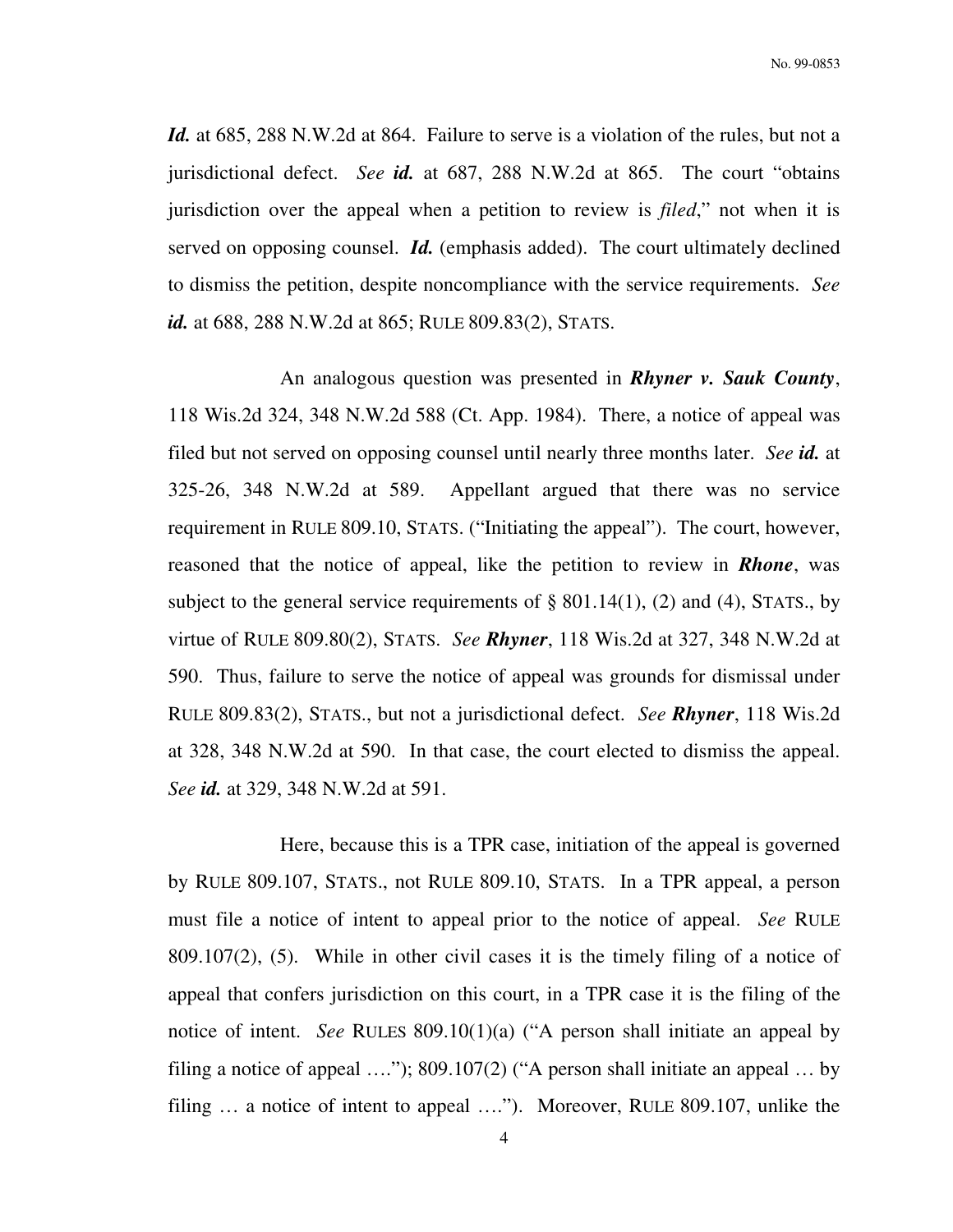statutes operating in the *Rhone* and *Rhyner* cases, does expressly require service of the notice of intent on the child's parent and opposing counsel within thirty days after the entry of the termination order. *See* RULE 809.107(2).

 Still, despite the fact that an express service provision exists in RULE 809.107, STATS., where it does not in the rules governing petitions to review and notices of appeal in other civil actions, we are satisfied that service does not initiate the appeal, filing does. *See id.* Our view is that the legislature's inclusion of express service requirements in RULE 809.107 was merely to clarify who all must be served in a TPR appeal, as opposed to the generic requirement of service "upon each of the parties" found in § 801.14(1), STATS. Furthermore, the designation of the filing of the notice of intent, rather than the notice of appeal, as the jurisdiction-conferring event jibes with the entire expedited procedure in TPR appeals. *See Gloria A. v. State*, 195 Wis.2d 268, 279, 536 N.W.2d 396, 400 (Ct. App. 1995) (noting the importance of finality and the significant effect of passage of time when dealing with questions of familial ties). As opposed to the forty-five days in which to file a notice of appeal in the usual case, *see* § 808.04(1), STATS., one wishing to appeal a TPR order must file the notice of intent within thirty days, *see* § 808.04(7m). The shortened filing period serves to jump start the appellate procedure so that the parties' lives can go on. Thus, even though the notice of intent was not properly served in this case, the cause is legitimately before us.

 Carla urges this court to dismiss Timothy's appeal, claiming that his failure to timely serve has prejudiced her. Because Carla did not receive Timothy's notice of intent to appeal, she concluded that he had chosen to reconcile himself to the termination of his parental rights. Relying on the finality of the circuit court's order, she told Jessica that Timothy's rights had been terminated and that the road was clear for Robert, Carla's husband, to adopt Jessica.

5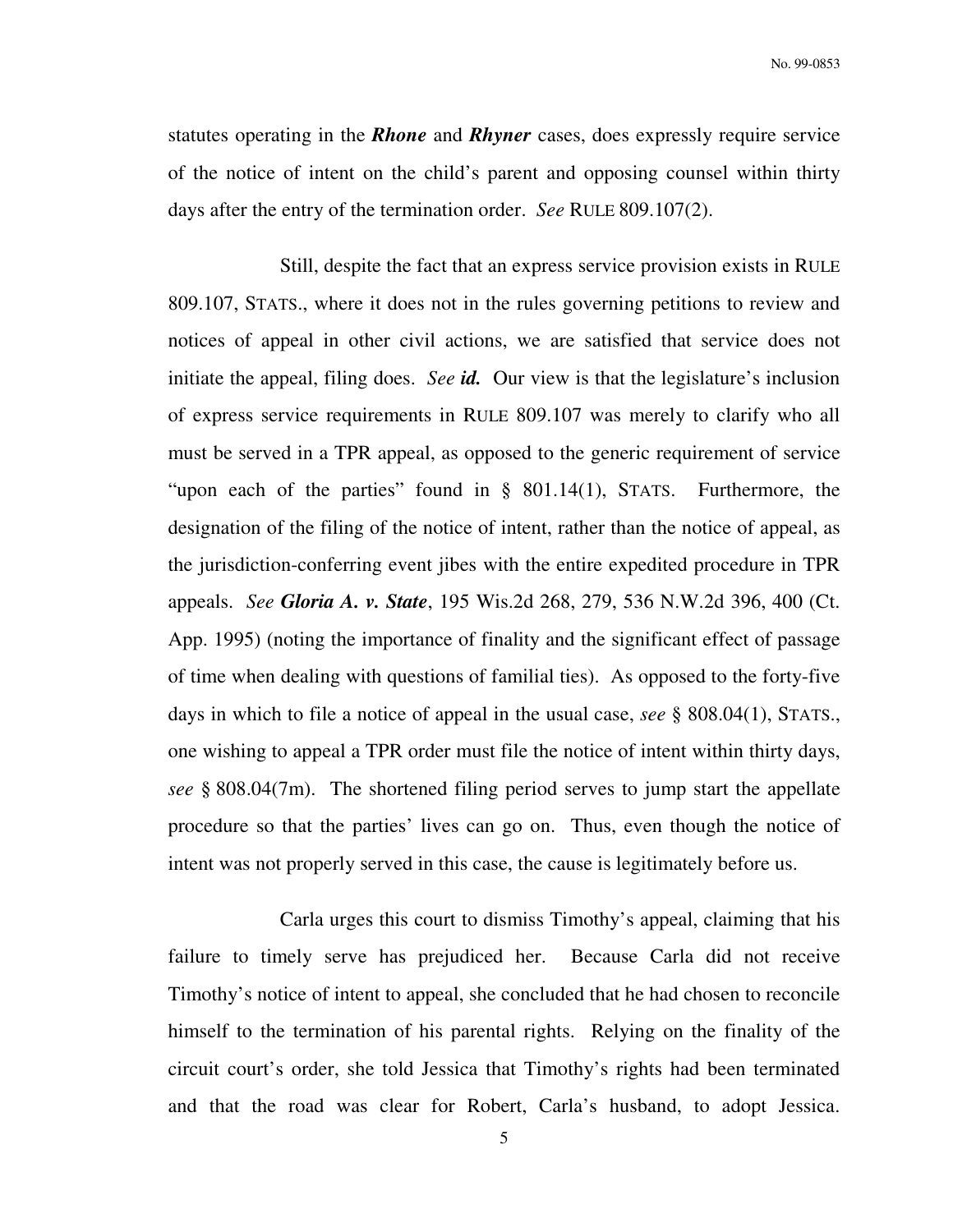Furthermore, Carla argues, because the timelines in TPR cases are considerably shortened, her counsel lost a significant amount of time in which to research and brief the issues presented. Finally, she contends that the deadlines in a TPR case should be strictly enforced in order to effect the speedy resolution of cases, the importance of which is demonstrated by the accelerated procedures.

 Timothy responds that a dismissal due to lack of service would give rise to a claim of ineffective assistance of counsel. Our supreme court has not decided if there is a constitutional right to effective assistance of counsel in a TPR proceeding. *See Rhonda R.D. v. Franklin R.D.*, 191 Wis.2d 680, 696, 530 N.W.2d 34, 40 (Ct. App. 1995). However, "the statutory right of an indigent parent to court-appointed counsel in a TPR proceeding includes the right to effective assistance of counsel." *Id.* Here, Timothy was represented by the state public defender at the TPR proceeding. Timothy contends that if we grant Carla's motion to dismiss, we should remand the case for a *Machner*<sup>1</sup> hearing.

 We note that Carla's prejudice argument is meritorious. However, were we to dismiss this appeal due to Timothy's counsel's failure to serve Carla, we would have to address Timothy's ineffective assistance of counsel claim, which would also be persuasive. Because we do not believe it would be fair to visit counsel's error in this case upon Timothy, because time is of the essence in TPR proceedings, and because resolution of this appeal—one way or the other would be in Jessica's best interests, we choose to reach the merits of the case.

 $\overline{a}$ 

<sup>1</sup> *See State v. Machner*, 92 Wis.2d 797, 804, 285 N.W.2d 905, 908-09 (Ct. App. 1979).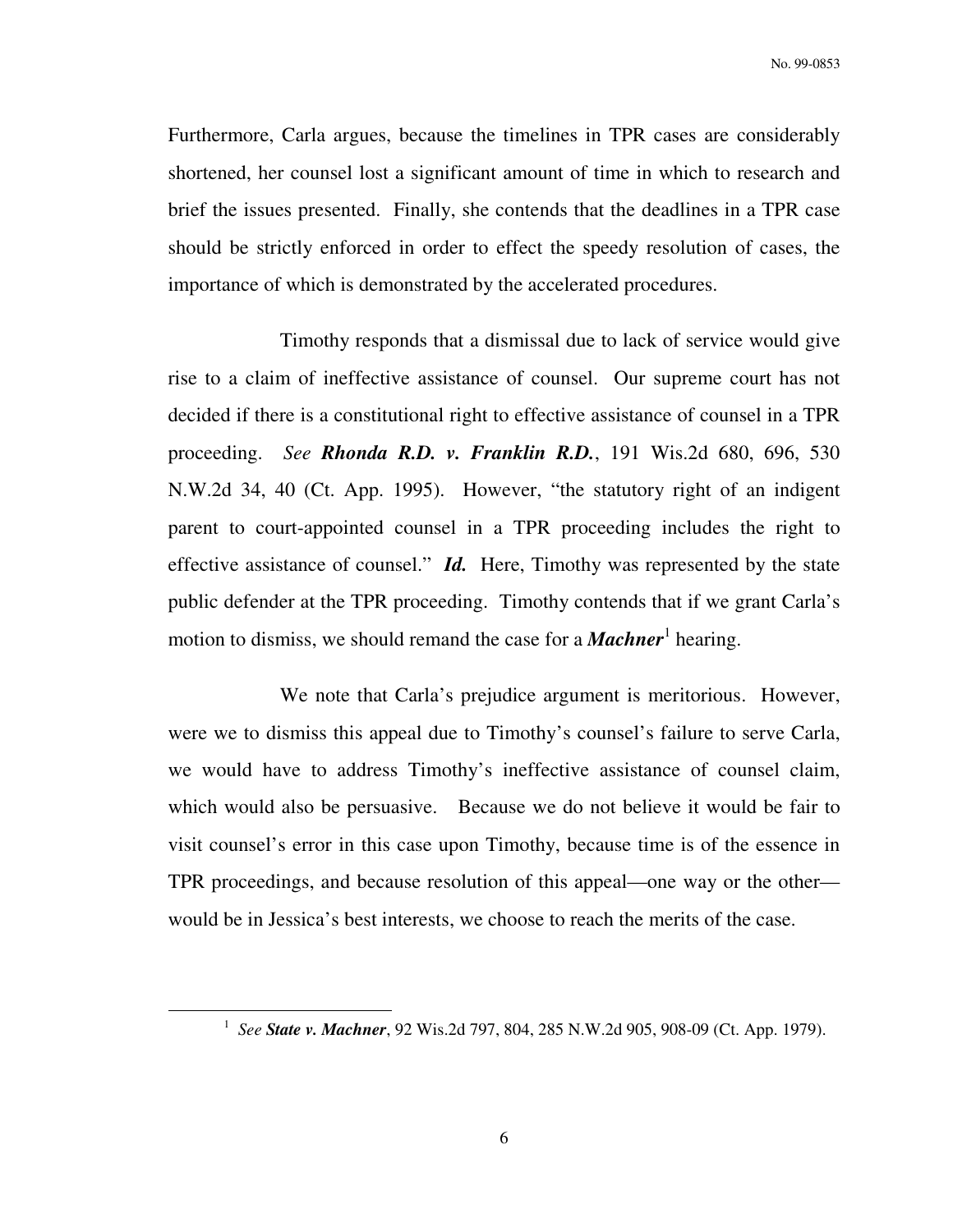Timothy claims that the circuit court erred in finding sufficient evidence to terminate his parental rights on abandonment grounds because Timothy "was prohibited by a family court order from visitation with Jessica." Under  $\S$  48.415(1)(a)3, STATS., abandonment may be established by showing that "[t]he child has been left by the parent with any person, the parent knows or could discover the whereabouts of the child and the parent has failed to visit or communicate with the child for a period of 6 months or longer."<sup>2</sup> Paragraph (b) states that the time period under this section "shall not include any periods during which the parent has been prohibited by judicial order from visiting or communicating with the child." Timothy argues that none of the time in which the court order restricted him from visiting Jessica should count against him. He claims that the existence of *either* a court order prohibiting visitation *or* a court order prohibiting communication completely tolls the time to establish abandonment under subd. (a)2 or 3. In Timothy's view, even if he is only prohibited from visiting and not communicating, he still gets to take advantage of the tolling statute because one of the means by which he can establish contact with his daughter has been foreclosed to him. Even if another means of contact communication—is still open to him, the tolling statute is still operative.

 $\overline{a}$ 

<sup>&</sup>lt;sup>2</sup> Both Carla and Timothy quote § 48.415(1)(a)2, STATS., not subd. (a)3, in their briefs. Subdivision (a)2 provides for establishment of abandonment when the child has been placed outside the parent's home by court order and the parent has failed to visit or communicate with the child for a period of 3 months or longer. The circuit court, however, in its decision, clearly was looking at subd. (a)3. Subdivision (a)3 may apply when a child remains with a parent pursuant to court order. *See Rhonda R.D. v. Franklin R.D.*, 191 Wis.2d 680, 706-07, 530 N.W.2d 34, 44 (Ct. App. 1995). The order terminating Timothy's rights does not specify the subdivision under which abandonment was established. We review the order under the provisions of subd. (a)3, as that is the one the circuit court referred to in its oral decision.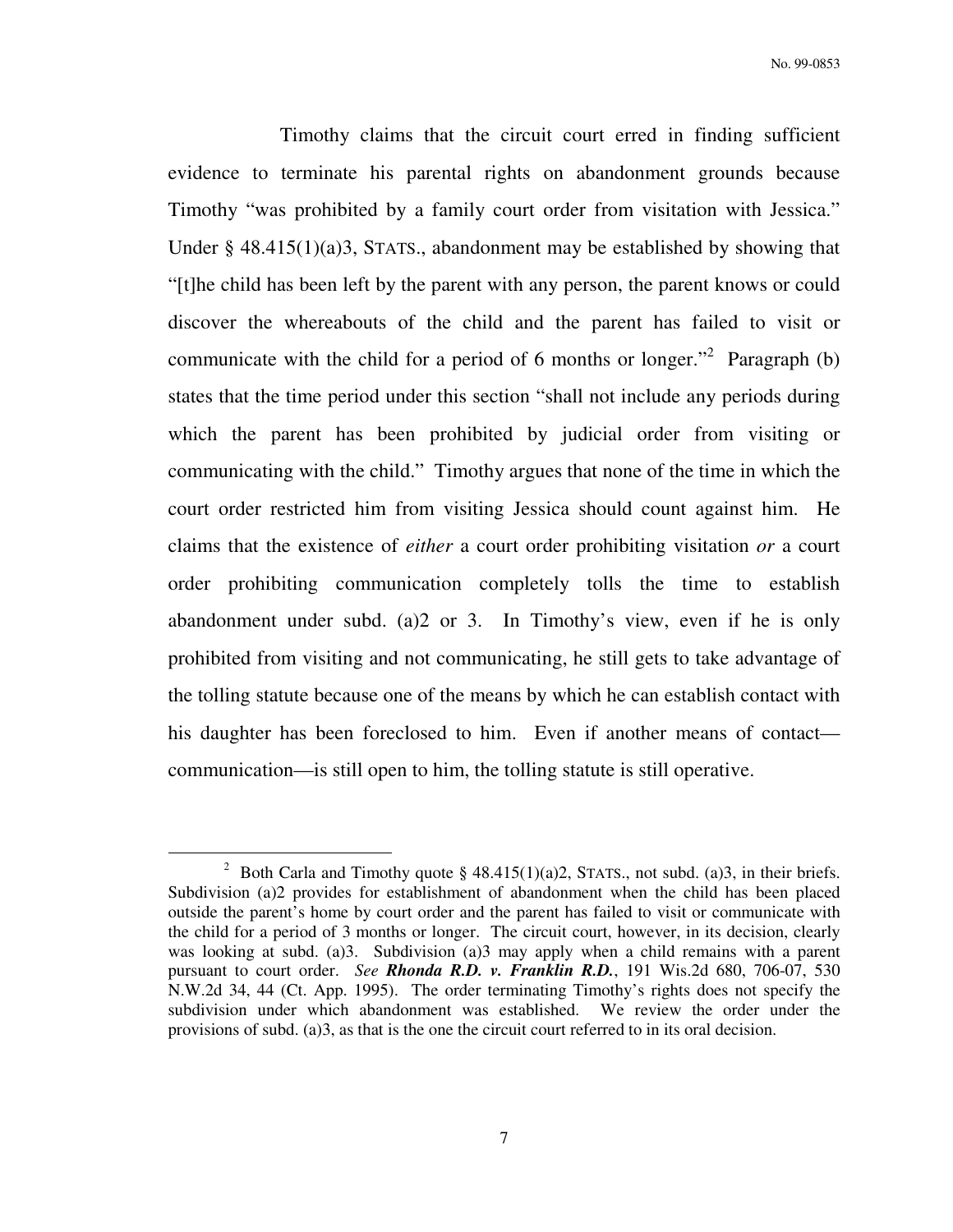The trial court reached a different conclusion, one with which Carla agrees. The trial court held that what para. (b) means is that the trial court cannot count against Timothy time in which he has not visited when he was prohibited by court order from doing so. Similarly, if the trial court order had prohibited communication, then the court may not count Timothy's failure to communicate. But if Timothy was only precluded from doing one but could have done the other, and did not, then he is still guilty of abandonment. The trial court said:

> I read the statute as, in effect, saying to me, Judge, if an individual is prohibited by a judicial order or an order from having visitation with the child I can't count that against them, and I think that's absolutely correct. I can't count that, but if the judicial order only refers to visitation and does not preclude an individual from communicating or phoning a child or having that type of contact with the child I don't believe that sub b requires that I not take that into account in evaluating a man, and I think that correctly interpreted, which, of course, is the way I'm interpreting it.

 The interpretation of a statute is a question of law we review de novo. *See Grosse v. Protective Life Ins. Co.*, 182 Wis.2d 97, 105, 513 N.W.2d 592, 596 (1994). If the language of the statute is unambiguous, we merely apply the statute to the facts of the case. *See MCI Telecomm. Corp. v. State*, 203 Wis.2d 392, 400, 553 N.W.2d 284, 287-88 (Ct. App. 1996), *aff'd*, 209 Wis.2d 310, 562 N.W.2d 594 (1997). If reasonable minds could differ as to the statute's meaning, it is ambiguous and we must interpret it to best effect the legislative intent. *See Voss v. City of Middleton*, 162 Wis.2d 737, 749-50, 470 N.W.2d 625, 629-30 (1991).

 First of all, Timothy's whole legal argument is based upon the factual claim that he has been judicially prohibited from visiting Jessica. We doubt that this is true. We will have more to say about that in a moment. But we will entertain, for argument's sake, Timothy's claim that he has been judically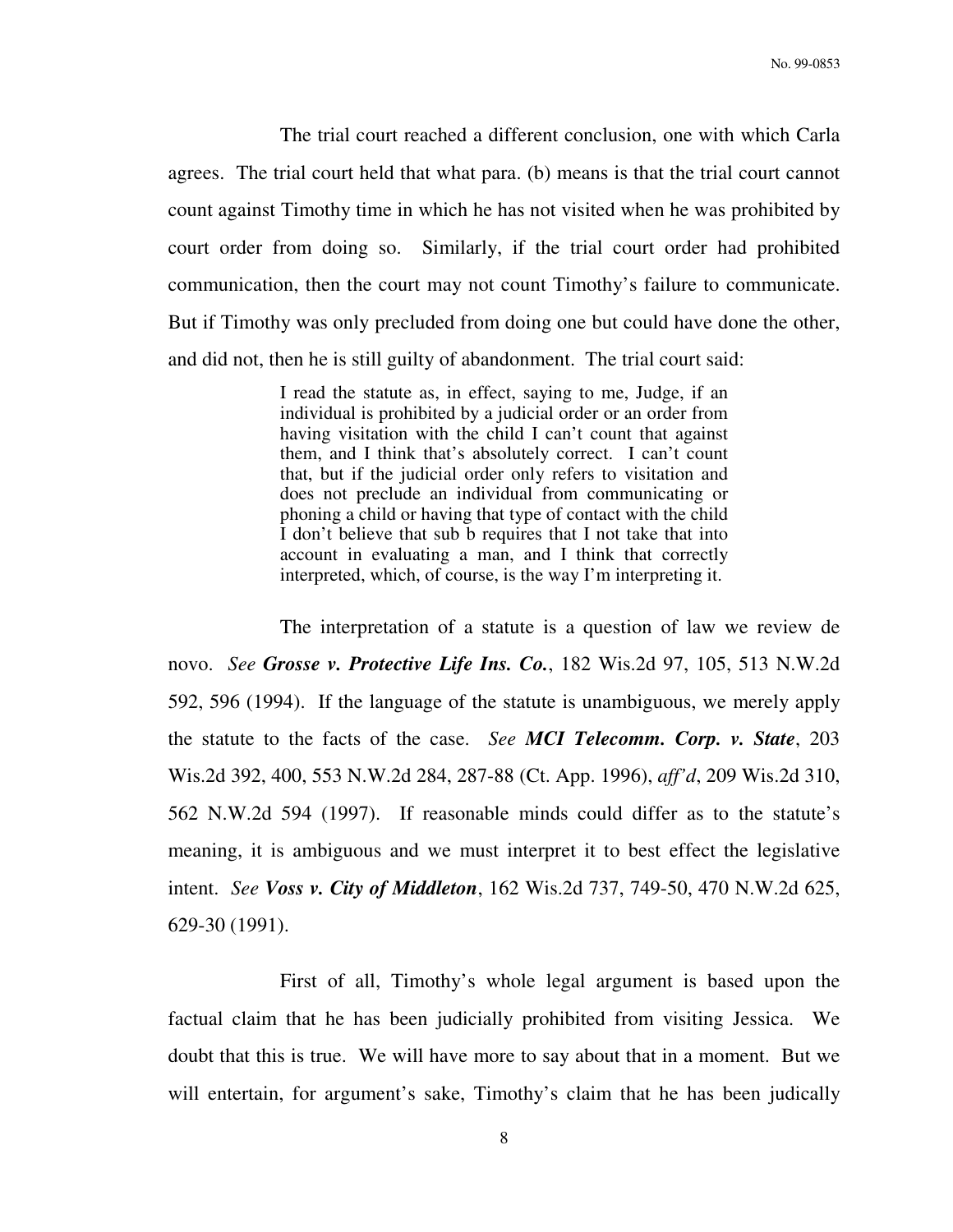foreclosed from visitation and will address the law based on this claim. We hold that  $§$  48.415(1)(b), STATS., is unambiguous. We conclude that the logical interpretation of  $\S$  48.415(1)(b) is that the parent cannot be penalized for failure to do something which he or she is prohibited from doing. However, a court order prohibiting visitation, but allowing communication, does not excuse a complete lack of contact. Thus, Timothy's failure to visit Jessica, if it indeed was the product of judicial order, cannot be counted in computing the time period under subd. (a)3. But, he was not prohibited from communicating with her and he could have done so to maintain contact. The time in which he did not communicate with her can and does count in a determination of abandonment. This interpretation comports with the whole focus of the abandonment subsection, which is "on the parent's contact, or lack of contact, with the child. The purpose of the subsection is to permit a finding of abandonment where there has been incidental or no contact for specified periods of time …." *Rhonda R.D.*, 191 Wis.2d at 705, 530 N.W.2d at 44. The message is that if a parent wishes to maintain that title and the rights that go along with it, he or she must maintain contact with the child. When the parent is prohibited from visitation by a court order, he or she may still communicate with the child via phone calls and letters. Thus, when a court prohibits visitation but does not prohibit communication, periods in which there has been no contact whatsoever will be counted under subds. (a)2 and 3.

 Here, there was ample support in the record for the court to find abandonment under  $\S$  48.415(1)(a)3, STATS. Timothy has not seen or spoken with Jessica since 1993. Only after Carla petitioned to terminate his parental rights in 1997 did he begin to write to Jessica. Since then, he has sent her five or six letters. The circuit court found that "for a period beginning in 1993 … he has not had any contact with the child, has made a marginal effort to write the child only after the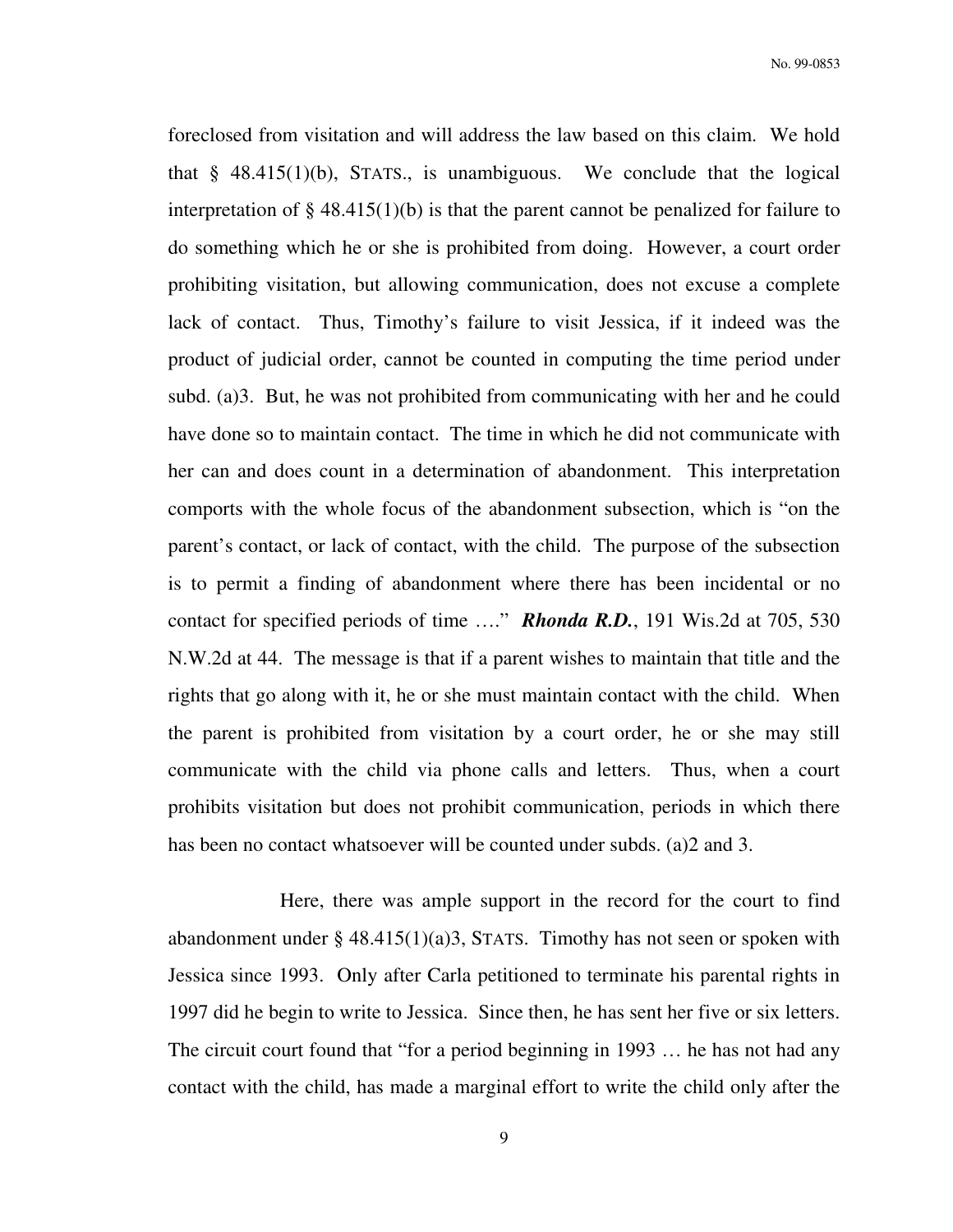termination of parental rights issue was raised in the court for the first time, and on that occasion there appears to be four or six letter that were sent, and that's the extent of this father's involvement in the life of this child." The record supports the finding that sufficient grounds for abandonment were shown under § 48.415(1)(a)3.

 Now we return to Timothy's initial premise—that he was judicially foreclosed from visiting his daughter. What the court order actually did was not to deny visitation, but to create a condition precedent that Timothy had to fulfill before he could exercise visitation. The court order allowed Timothy supervised visitation if he saw a therapist and made such progress that the therapist could opine how visitation between Timothy and Jessica would not be harmful to Jessica. In other words, the trial court gave Timothy the "keys to the door." And what did Timothy do? Not much. While Timothy testified that he did seek counseling after the divorce, he quit some time in 1994. Thus, he did not even finish the first step toward reinstating visitation with Jessica. As the trial court noted, "the record is utterly absent … of any attempts of Mr. [N] … to be a parent [or of] any meaningful response to his responsibility as a parent." We are confident that Timothy's abandonment of therapy is evidence of his abandoning Jessica as well.<sup>3</sup> Given all of these circumstances, we affirm the circuit court's finding of abandonment under  $\S$  48.415(1)(a)3, STATS.

 $\overline{a}$ 

 $3$  We acknowledge that there might be a case where a person subject to a condition precedent much like Timothy's would be unable to secure a "green light" from the therapist no matter how much he or she cooperated. In such a circumstance, a court might well declare that the condition precedent is incapable of performance and that visitation has been effectively prohibited by court order. *Cf. State v. Milashoski,* 163 Wis.2d 72, 88-89, 471 N.W.2d 42, 49 (1991). This circumstance does not appear to be present in Timothy's case.